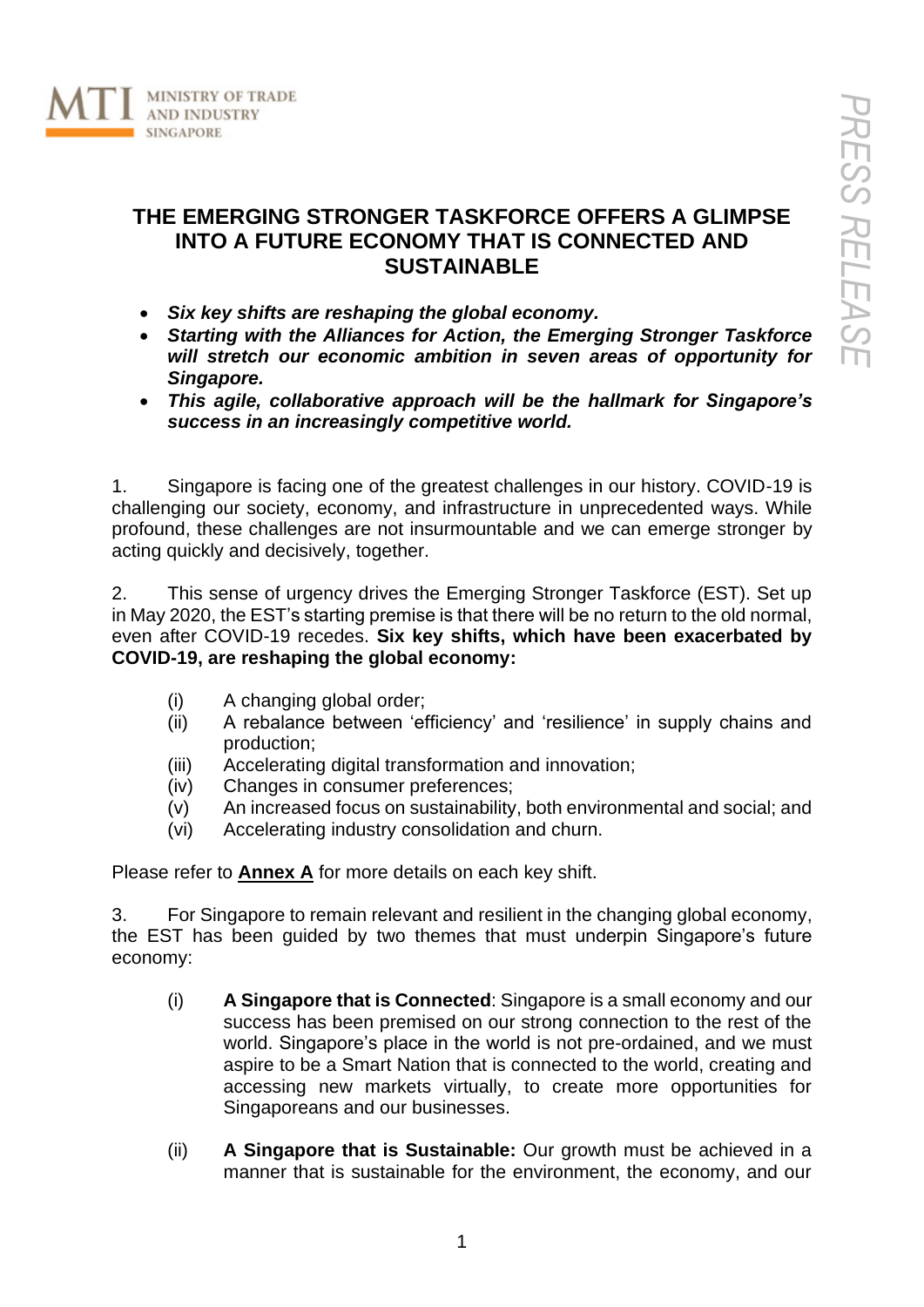

people. We must be inclusive, by empowering and enriching all stakeholders in Singapore, from small businesses to employees at risk of unemployment, and to civil society. We must continue to develop local talent and capabilities, while remaining open to foreign talent and partners who can add value to Singapore.

The EST believes that if we can do this, we can build a **Singapore with virtually unlimited possibilities** for Singaporeans and our businesses, as well as for talent and for like-minded partners, in Singapore and beyond.

4. Deputy Prime Minister, Coordinating Minister for Economic Policies, Minister for Finance, and Chairman of the Future Economy Council (FEC), Mr Heng Swee Keat, said, "The Alliances for Action (AfAs) is a new approach to bring interested parties together to collaborate on new growth opportunities. The emphasis is on taking quick action to prototype solutions and to concurrently explore ways to scale viable solutions across our economy and beyond. In keeping with the spirit of Singapore Together, these efforts are led by industry leaders, working in close partnerships. We will continue to grow the momentum of our AfAs in the next phase of our Industry Transformation Maps. We must continue to deepen our adaptive capacity as we respond to the major shifts in the global economy, many of which have been accelerated by COVID-19. We must strive to emerge stronger from this crisis and develop an even more connected and resilient economy, so that we can create good jobs and opportunities for our people."

## Singapore Together Alliances for Action (AfAs)

5. With a strong bias to action, **the EST convened seven Singapore Together Alliances for Action (AfAs)** in June 2020, which are industry-led coalitions, working in close partnership with the Government, to act on key growth opportunities for Singapore, so that Singaporeans can benefit from stronger economic growth and better jobs. The AfAs have adopted a 'startup' approach, working quickly to develop and prototype ideas within a short period of time, while concurrently engaging government agencies and other stakeholders to stretch the medium- to long-term ambition in each of these opportunity areas. Over the past four months, the AfAs have collectively involved and engaged more than 330 industry stakeholders, including businesses, trade associations and chambers (TACs), and government agencies. For example, the AfA on Supply Chain Digitalisation has conducted around 30 workshops and engagements, involving more than 100 stakeholders.

- 6. The seven AfAs are:
	- (i) **Securing our Economic Future through Supply Chain Digitalisation** Connectivity with the world has always been Singapore's raison d'être. However, Singapore's status as a hub is being challenged due to global shifts in supply chains and the impact of COVID-19. It is not preordained that Singapore will be able to maintain our relevance to the world.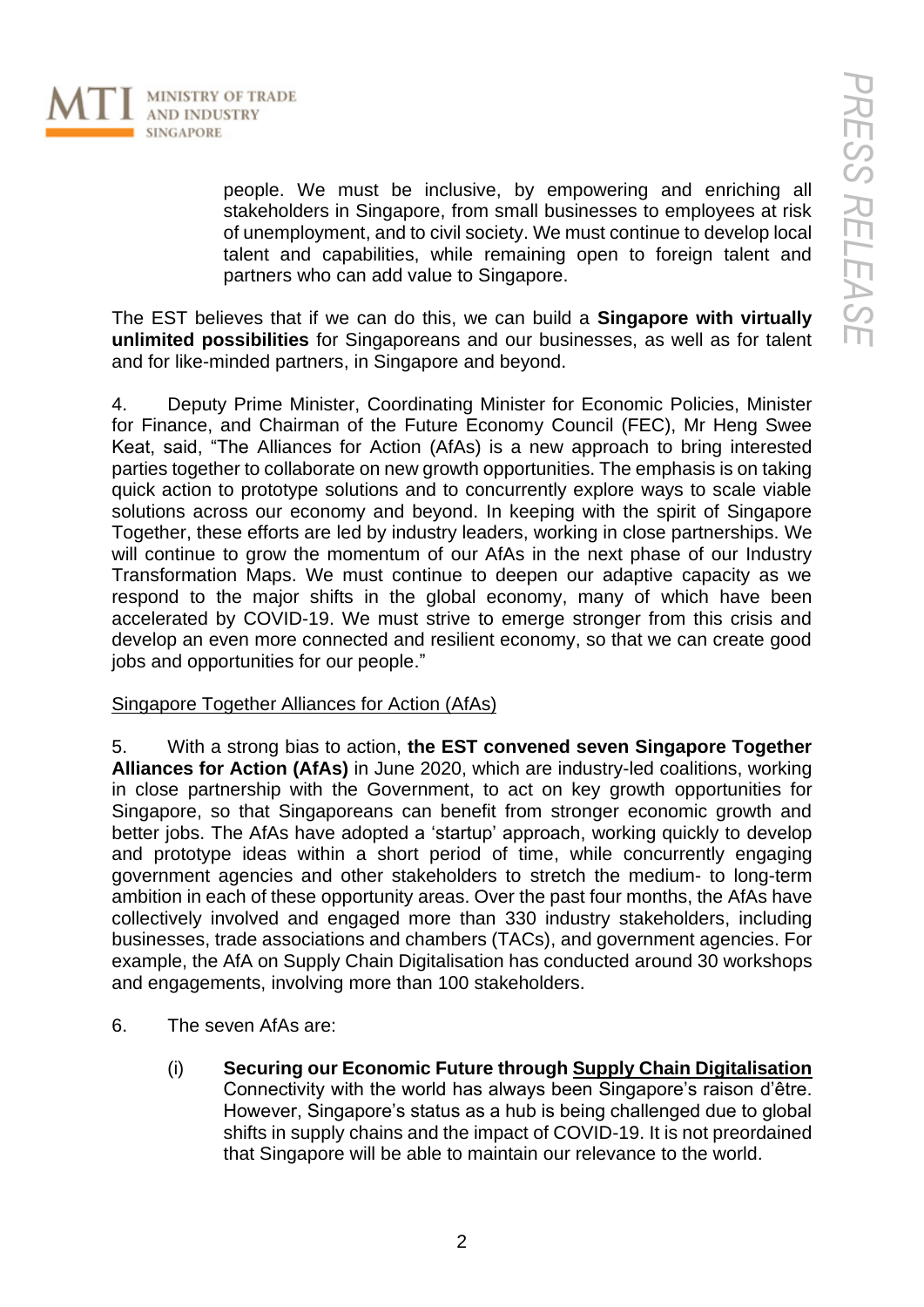

The AfA thus seeks to secure Singapore's competitive advantage by enhancing supply chain agility, transparency, intelligence, and platform interoperability, through a concerted push towards digitalisation to the core and the establishment of a Common Data Infrastructure (CDI). This will improve trade financing integrity and the productivity of logisticsdependent players; enhance regional market access through improved e-marketplace integration; and facilitate freight exchanges and financing for SMEs and traders.

A CDI-powered supply chain will give Singapore the opportunity to advance our position as a digital trade and fulfilment hub, and strengthen our resilience in national supply chains. If successful, partners from around the world will trade with Singapore, through Singapore, from Singapore, and 'on' Singapore.

(ii) **Building Singapore as a Little Green Dot through Sustainability** Sustainability is not just a lifestyle, mindset, or trend – it will be an area that will create significant economic opportunities in coming years. Singapore is well positioned to be a global hub in the Sustainability ecosystem, even as we seek to make our own contribution to the goal of the Paris Climate Agreement to limit global warming to below  $1.5^{\circ}$ C.<sup>1</sup>

The AfA focuses on positioning Singapore as a hub for carbon-related services and nature-based solutions, leveraging the tremendous biodiversity in our region. Specifically, the AfA is focusing on three concepts of (i) a technology-enabled verification system for high quality naturebased solutions (carbon verification), (ii) a marketplace and exchange for high quality carbon credits (carbon market), and (iii) a green standard and one-stop solution for companies to measure, mitigate, and offset their carbon footprint (carbon-conscious society).

Building a carbon hub in Singapore will generate economic value and job creation, and further enhance Singapore's role in commodities trading. The AfA believes that there is an opportunity to transform Singapore from a Little Red Dot to a Little Green Dot – Singapore as a hub for sustainability, serving our own commitments and beyond.

#### (iii) **Digitalising Built Environment to Build Tomorrow's Cities**

The pandemic has dealt a severe blow to the Built Environment (BE) sector, especially due to COVID-19 clusters in the dormitories and worksites, which brought construction to a standstill for many months. However, it has also galvanised stakeholders to collectively transform the sector, through digitalisation and more advanced building technologies.

<sup>1</sup> Intergovernmental Panel on Climate Change.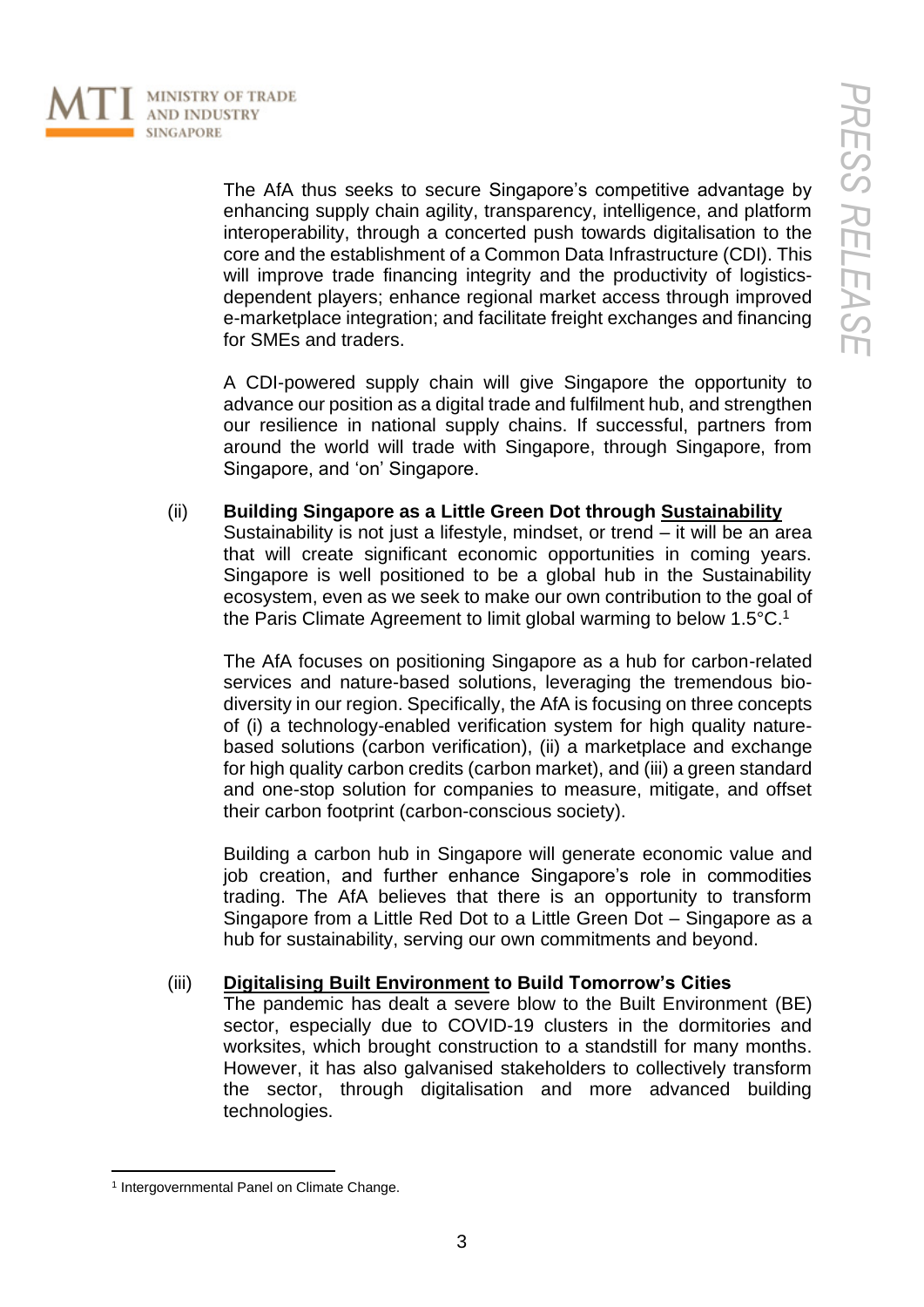

Building on the early efforts of the Industry Transformation Maps (ITMs), the AfA is leading an effort to 'turbo-charge' the adoption of digitalisation in the sector, by establishing a set of Common Data Standards that will allow different digital platforms to be connected to form a Federated Common Data Environment. Commitment from 'power users' will be secured to drive this digitalisation agenda, through the formation of a Coalition for BE Digitalisation. This will enhance productivity by integrating work processes and connecting different industry stakeholders throughout the building life cycle.

The AfA aims to bring 300 companies on board the Coalition within a year, and 1,000 companies by 2025. Through these efforts, the AfA aspires that Singapore's BE sector will emerge from the pandemic as a global, leading example – thereby creating a BE future that is sustainable, productive, and uplifting for Singapore and Singaporeans.

#### (iv) **Bringing Singapore to the World through Smart Commerce**

COVID-19 has accelerated structural shifts in the Retail sector, such as the increasing popularity of e-commerce and a greater demand for personalisation and engagement. While it has now become even more pressing for retailers to transform, digitalisation will also help to extend their 'digital catchment' and access more customers beyond Singapore.

The AfA is therefore leading an effort to create Online-Offline (O2O) partnerships to create e-commerce opportunities, and to export Singapore brands through an incubation programme for Singapore brands. For example, the AfA recently launched the CapitaLand x Shopee 11.11 campaign, which is an innovative integration of online and offline shopper engagement to drive sales, increase traffic, and enhance engagement for six CapitaLand malls through gamification.

These efforts could serve as the stepping stones towards expanding the market for retailers from Singapore's domestic population of about five million, to one billion consumers around the world.

## (v) **Breaking the Productivity Frontier through Robotics Solutions**

Achieving strong breakthroughs in productivity and addressing Singapore's manpower challenges are key priorities in Singapore's economic transformation agenda. This imperative for transformation has become even more pressing due to COVID-19.

Recognising the potential for the deployment of robotics and automation to raise productivity, and transform existing jobs and create new ones, the AfA is leading pilots to develop and to test the commercialisation and scaling-up of pioneering robotics solutions in autonomous public land transport and cleaning. For example, the AfA is working to launch two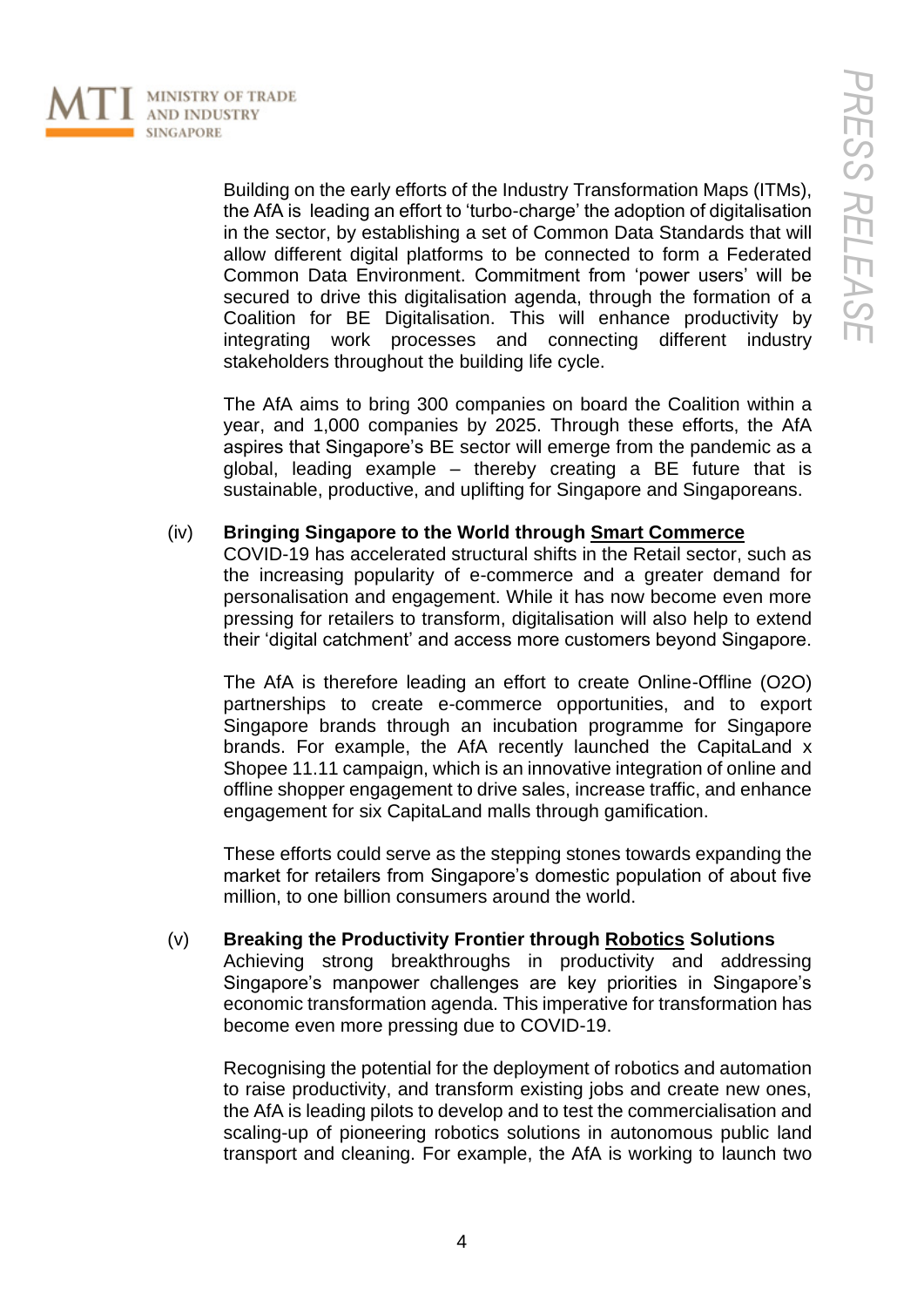

Minimum Viable Product (MVP) deployments of autonomous shuttles by the end of this year.

Through these pilots, the AfA aspires for Singapore companies to become global champions in robotics solutions – to be recognised as a leading global operator and provider of end-to-end systems for autonomous public land transport, and a leading global provider for robotic cleaning service.

#### (vi) **Reconnecting with the World through Safe and Innovative Visitor Experiences**

Travel restrictions imposed by countries have hit the Tourism sector, quietening our skies and streets. With mass tourism unlikely to return to pre-COVID-19 levels soon, there is a need to find innovative solutions that will allow progressive resumption of activities in the sector.

The AfA is working with industry stakeholders to pilot ideas in the Meetings, Incentives, Conventions, and Exhibitions (MICE) sector, through MVPs in re-designing safe business events, designing safe leisure itineraries, and digital tools to enable a safe and seamless journey for participants. The AfA has developed a prototype for largescale safe tradeshows and exhibitions involving local and foreign participants. This includes prototyping the use of innovative methods of COVID-19 testing and tracing, which could pave the way for scaling up of such events. The prototype was first tested at the Singapore International Energy Week in October and will continue to be refined at upcoming tradeshows, such as TravelRevive in November.

Through these MVPs, the AfA seeks to take steps towards reestablishing Singapore's status as Asia-Pacific's leading MICE destination, and maintaining Singapore's position as one of the world's top 10 cities by international visitors and international passenger traffic.

#### (vii) **Reaching the World's Learners through EduTech**

COVID-19 has accelerated the global adoption of EduTech, from homebased learning to online professional education and training. With estimates projecting the EduTech sector to grow to about US\$400B in 2025<sup>2</sup>, Singapore has the opportunity to take our education and human capital global, and establish Singapore as a global talent hub.

The AfA has kickstarted MVPs that will explore specific ideas that enable learners to better understand their learning needs, and curate the right programmes with relevant standards and certifications. For example, the AfA is supporting a venture concept based on an Agility Growth Index (AGI), which is an analytics platform that measures the learning ability

<sup>2</sup> EdTechX Global Report by Cairneagle Associates and IBIS Capital.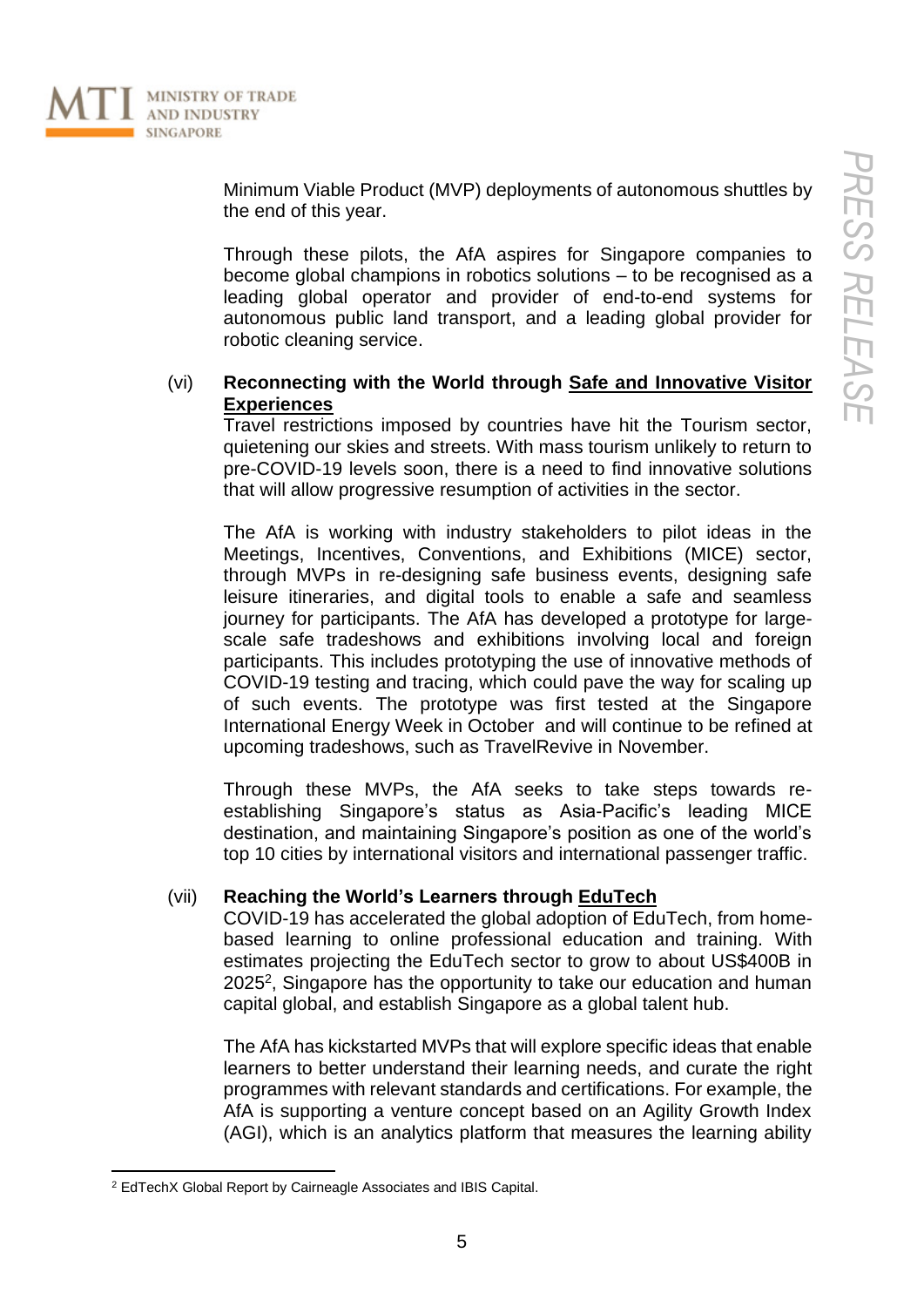

of individual employees to recommend solutions for improving learning ability and building better teams. The AGI will help organisations throughout the world develop talent, improve communication, and achieve business goals more effectively.

Through these efforts, the AfA aspires to position Singapore as a global centre of excellence for education, with a workforce that is progressive and competitive.

7. Further updates on each of the AfAs will be shared progressively. Group CEO of PSA International and Co-Chair of the EST, Mr Tan Chong Meng, said, "Although the seven AfAs cover different sectors, a common theme running through them is the use of digital technologies to strengthen our companies and sectors, enhance our competitiveness and expand Singapore's markets and reach. Digitalisation will allow us to transcend our size, geography, and limitations. Our businesses will have unlimited possibilities in the rest of the world. Our ambition is to be Virtually Unlimited Singapore, and to achieve that with inclusivity, and with leadership in sustainability."

#### New, Agile Approach to Public-Private Collaboration

8. Another common theme that has emerged from across the AfAs is the effectiveness of the AfA approach. The AfAs exemplify Singapore Together – the shift towards a partnership model of governance. By aligning on a common goal and working in tandem to act quickly, the AfAs have been able to adopt an agile, collaborative approach that has enabled success, despite the challenging operating environment. Both industry and government have welcomed this new mode of collaboration, which has been particularly effective in (i) rallying industry around complex problems and forging alignment on the solutions, such as in the AfAs on Supply Chain Digitalisation and Digitalising BE; (ii) delivering concrete initiatives within short timelines, such as in the AfAs on Facilitating Smart Commerce, Enabling Safe & Innovative Visitor Experiences, and EduTech; and (iii) achieving public-private alignment on the roadmap for scaling-up, which may involve changes to industry practices, business models, capability building, and regulatory support, such as in the AfAs on Sustainability and Robotics.

9. Minister for National Development, Minister-in-charge of Social Services Integration, and Co-Chair of the EST, Mr Desmond Lee, said, "The EST members, industry stakeholders, and government agencies have embraced the collaborative approach of the AfAs. This new and agile approach to public-private collaboration has allowed us to align our goals, experiment and change course quickly, and act together. The EST believes that in a more competitive world, this collaborative Singapore Together spirit of our government, businesses, and workers will be Singapore's hallmark and competitive advantage. We are keen to institutionalise this approach as a lasting legacy of the EST."

10. In addition to the seven AfAs, **a new AfA on MedTech is also in the process of being formed**. This new AfA will explore an opportunity around in-vitro diagnostics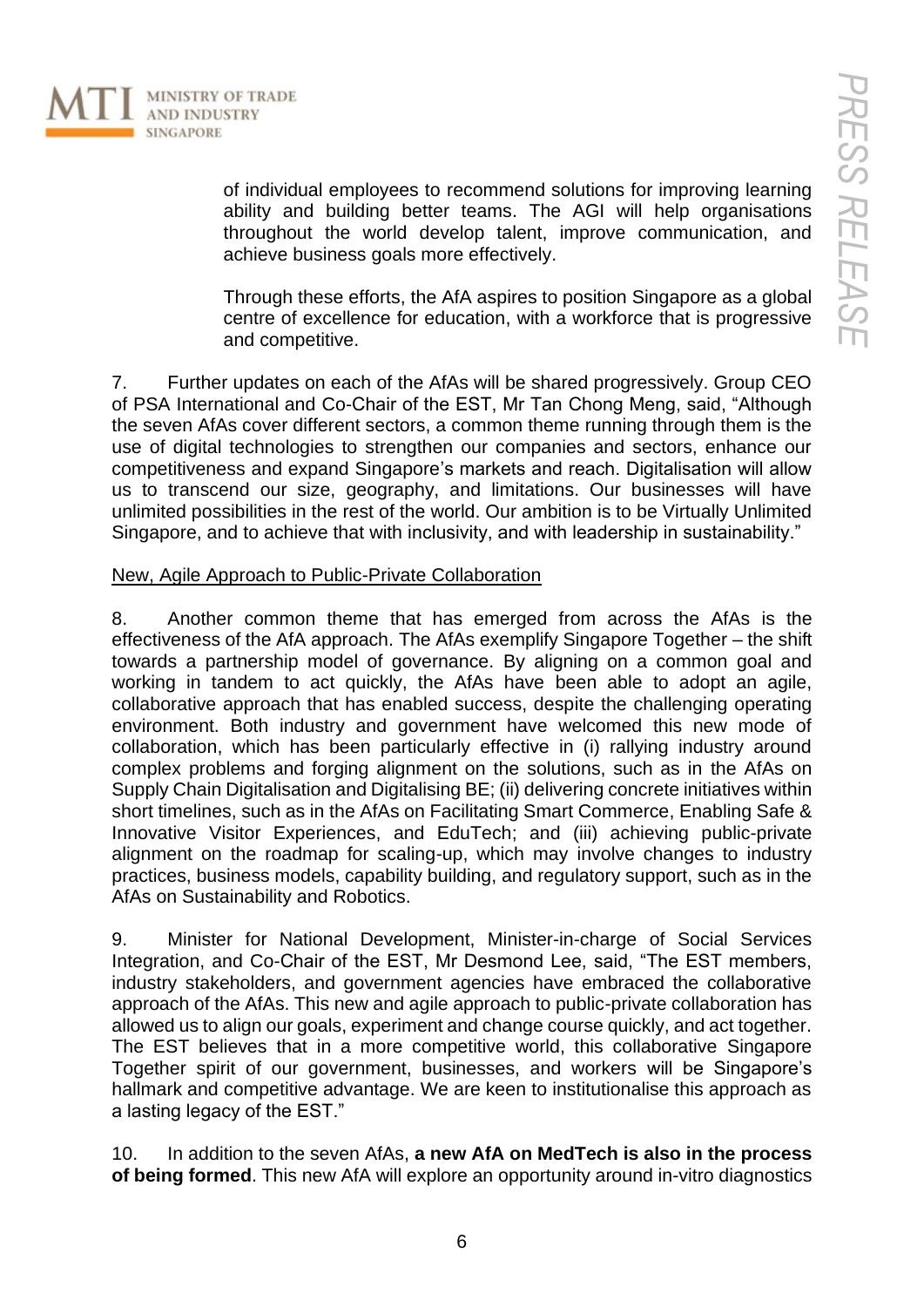

for disease preparedness, containment, and control. This builds on Singapore's early successes in rapid testing, rapid contact tracing, and isolation in the fight against COVID-19. **The EST is also looking at the possibility of forming an AfA or deepdiving into how Singapore can form win-win partnerships with Southeast Asian partners**, so that we can collectively emerge stronger from the challenges that we face.

11. In exploring such new ideas, the EST will benefit from new perspectives. In line with the agile approach of the EST, **six new members have been appointed to the EST.** They will bring new and diverse contributions to the work of the EST, especially in areas of opportunity that the AfAs are pursuing, such as sustainability and MedTech. Please refer to **Annex B** for the updated composition of the EST.

12. Ms Jessie Yeo, Executive Secretary, Singapore Port Workers Union and Human Resource Director, NTUC, said, "The work of the EST is important as it will have a direct impact on our workers and the skills that they will need, to thrive in the future economy. I look forward to building on the work of the EST and the AfAs to strengthen this perspective on jobs and skills."

#### Emerging Stronger, Together

13. The EST alone cannot build a Singapore that enables virtually unlimited possibilities. The EST needs the support and ideas of Singaporeans, and has thus been consulting widely. The EST has engaged more than 250 participants through three Emerging Stronger Conversations for the Economy and other engagements. In addition, various knowledge partners have come forth to offer their help, such as BCG Digital Ventures, McKinsey, Singapore Institute of International Affairs (SIIA), and ThinkPlace, to gather insights on how to position the Singapore economy to emerge stronger. The EST has also been working closely with the FEC and the FEC Sub-Committees, to align its work with Singapore's broader economic transformation efforts.

14. The EST welcomes all partners to journey together. More information is available on the newly-launched EST website: [www.emergingstronger.sg.](http://www.emergingstronger.sg/)

15. Singapore has overcome countless challenges in our 55-year history, thanks to the ingenuity and resilience of our people. While COVID-19 has created a crisis like no other, the EST is confident that we have what it takes to emerge stronger together.

## **Ministry of Trade and Industry 19 November 2020**

**ANNEX A: Six key shifts that are reshaping the global economy ANNEX B: Composition of the Emerging Stronger Taskforce(EST)**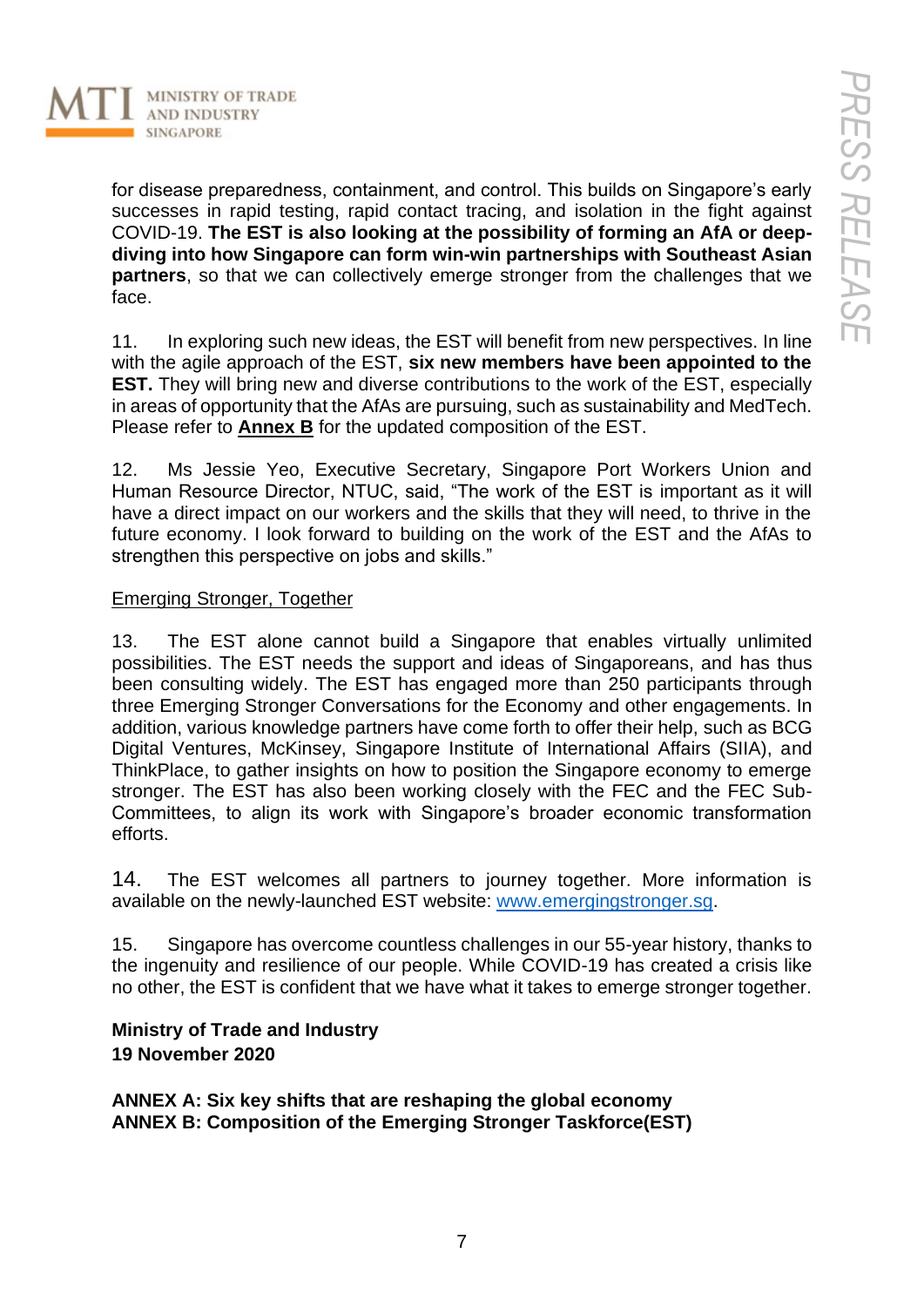

#### **For media queries, please contact:**

**Joseph Khong**  Senior Assistant Director, Communications and Engagement Division Ministry of Trade and Industry HP: 9832 0060 Email: [joseph\\_khong@mti.gov.sg](mailto:joseph_khong@mti.gov.sg)

**Hetty Musfirah Abdul Khamid** Senior Assistant Director, Communications and Engagement Division Ministry of Trade and Industry HP: 9451 5517 Email: [hetty\\_musfirah\\_abdul\\_khamid@mti.gov.sg](mailto:hetty_musfirah_abdul_khamid@mti.gov.sg)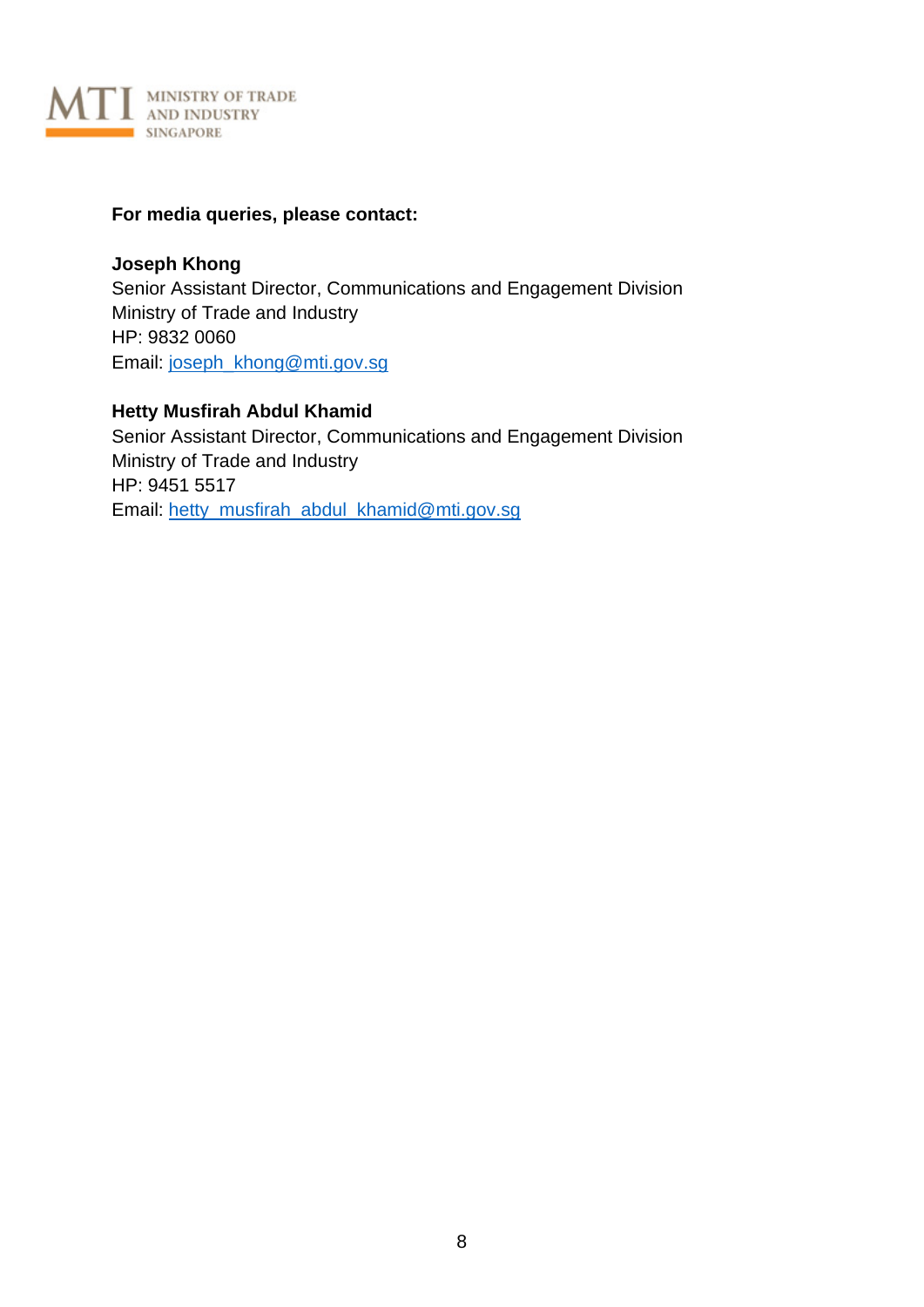## **ANNEX A**

#### **SIX KEY SHIFTS THAT ARE RESHAPING THE GLOBAL ECONOMY**

1. Changing global order. There is emerging consensus that the direction of change for geopolitics and international will accelerate due to COVID-19. Intraregional trade flows are likely to grow even further, including in Asia. This will change and create new trade flows, with greater focus on R&D, services, data, and innovation.

2. Rebalance between 'efficiency' and 'resilience' in supply chains and production. COVID-19 has revealed that pursuit of supply chain efficiency in the past has left companies and countries without buffers to absorb disruptions at a global scale. Supply chains have started to solve for more than just efficiency, with a shift towards greater resilience, which may be manifested in simpler and shorter supply chains, location of production bases closer to end consumer markets, and stockpiling of essential production inputs.

3. Accelerating digital transformation and innovation. COVID-19 has compelled consumers and businesses to leap barriers in digitalisation by accelerating the adoption of Industry 4.0 and digital platforms. As more shift towards the virtualisation of their business models and recognise the benefits of such changes, this will alter the way business is conducted. The pandemic has also catalysed innovation that are needed to overcome the challenges of COVID-19, and these could themselves become new growth areas.

4. Changes in consumer preferences. Consumer behaviours have changed due to COVID-19 and have not returned to pre-pandemic norms. Demand for e-commerce, e-services, and digital channels will increase, and there will be a growing emphasis on quality in goods and services that affect individual health and wellness. In the near term, there will also be dampened demand for travel, especially to destinations perceived to be unsafe.

5. Increased focus on sustainability. COVID-19 has accelerated the focus on sustainability, in terms of the environment, economy, and society. Environmental, social, and governmental corporate agendas will expand as the case for better returns and resilience to economic shocks achieve greater clarity. There will be new business opportunities in the green economy, especially due to growing needs for sustainable development. Economic growth must also be sustainable and inclusive, with growth that uplifts all Singaporeans.

6. Accelerating industry consolidation and churn. COVID-19 will lead to significant corporate stresses, and companies will have to rethink capital allocation and liquidity. Large private companies will reinforce their market dominance, and those with available capital can acquire distressed assets, leading to industry consolidation. There may also be more caution in investments due to higher debts and greater uncertainty.